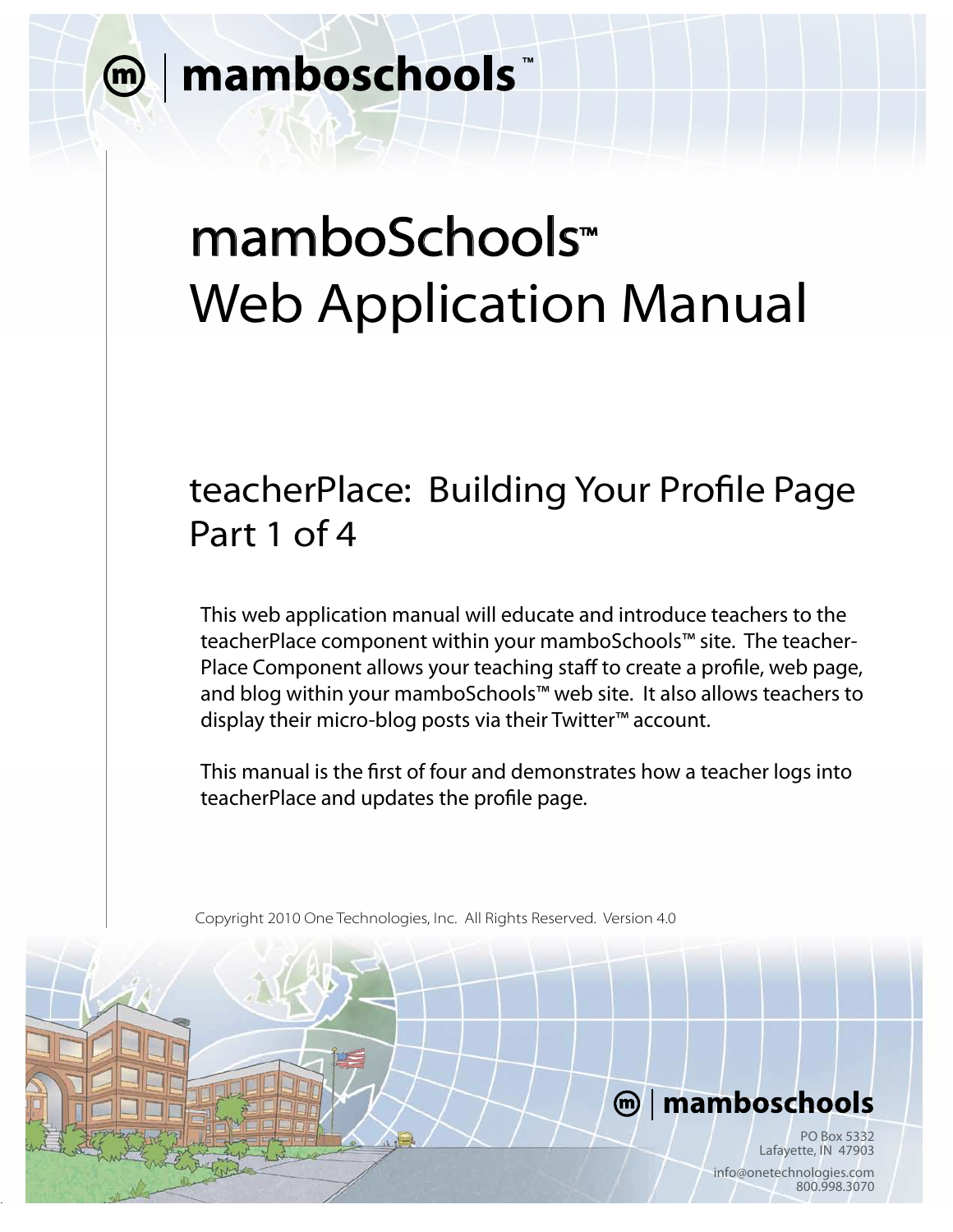### **teacherPlace™ Directory**



hatebo maintenten

#### **The teacherPlace Directory**

When the public user accesses your school web page link, the following directory appears. The public may search for teachers in several ways:

- 1. Last Name Search
- 2. Search by position (optional)
- 3. Alpha Search
- 4. Manual Pagination (lower portion)

To locate quick information about a faculty or staff member, the public may: Review their name, position (optional), school (optional), or phone number.

- 5. To author an email, the public may click at the eMail icon. Users fill out the form and submit.
- 6. To visit a favorite or personal external website click the globe icon.
- 7 To access more information, click the name or the plus icon.
- 8. Review the "About Me" information.

There are two ways to access internal jConnect web pages:

9. Click the web page icon or rollover this icon and select the web page from the popup box (not shown in the diagram).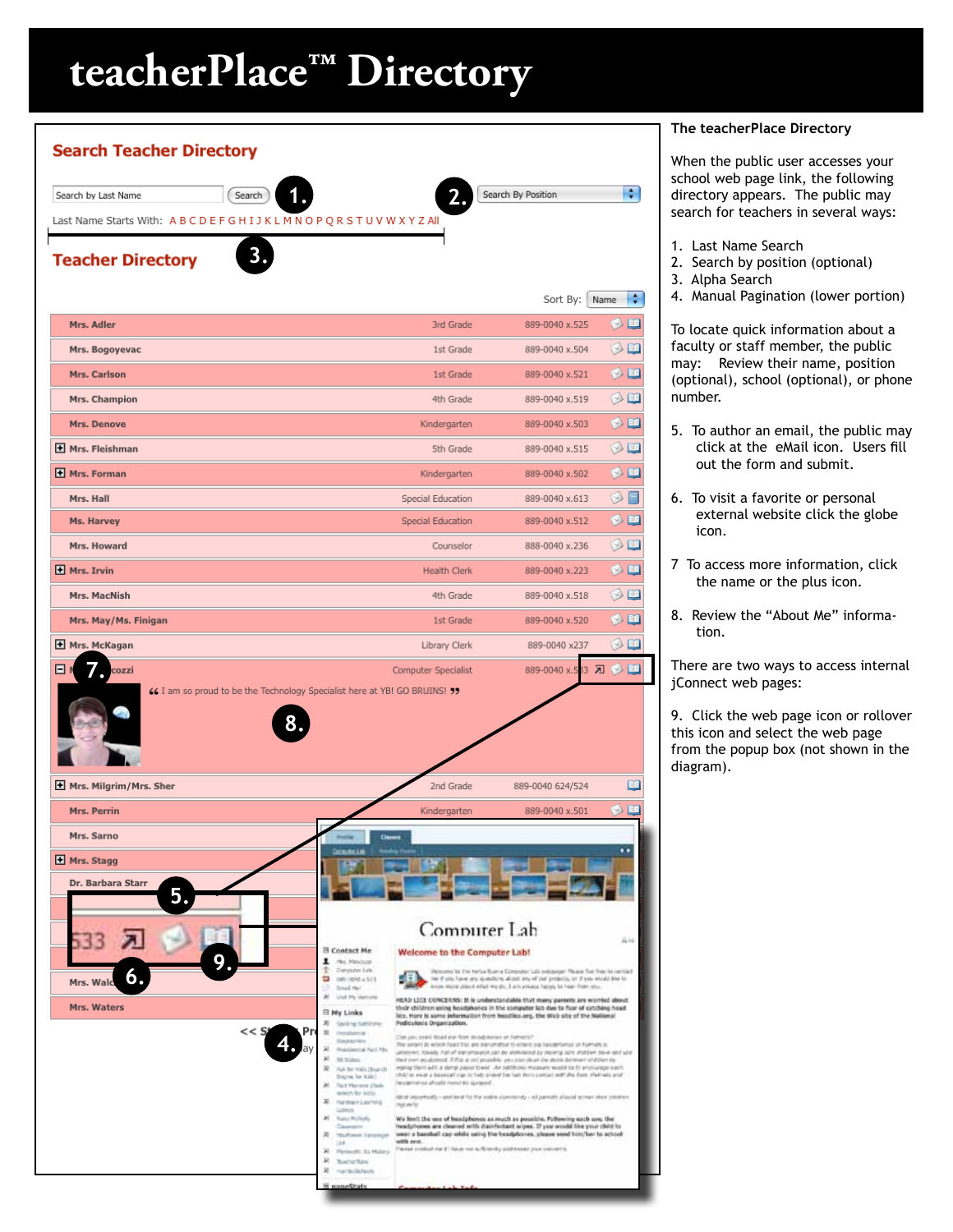### **teacherPlace™ Overview**



**teacherPlace allows your staff to create their own profile, class web pages, and blog. In addition, they can build online quizzes/discussions, and connect to Twitter™ to provide this feed to parents and the public.**

- **cussionTools.** Teacher users now create and generate quizzes and discussions to add to their web pages. 1. Profile - Includes an events calendar, school alert area, and gallery.
	- 2. Pages Continue to create class web pages with new "My Media" folder and easy-to-integrate images, audio, and video tools.
	- 3/4. Build quizzes and generate discussions to attach to your web pages.
	- 5. Blog Create blog with RSS feed, archival posts, tags, and comments.
	- 6. Twitter Display your Twitter™ feed to your parents and public.
	- **My Media Manager.** Full access to your pdf, image, audio and video files to place within your agenda items.
	- **Unlimited Page Photos.** No more 3 photo limit. Endless photostrip.
	- **Agenda Item Tools.** Publish/ Unpublish, move, and expand/contract items.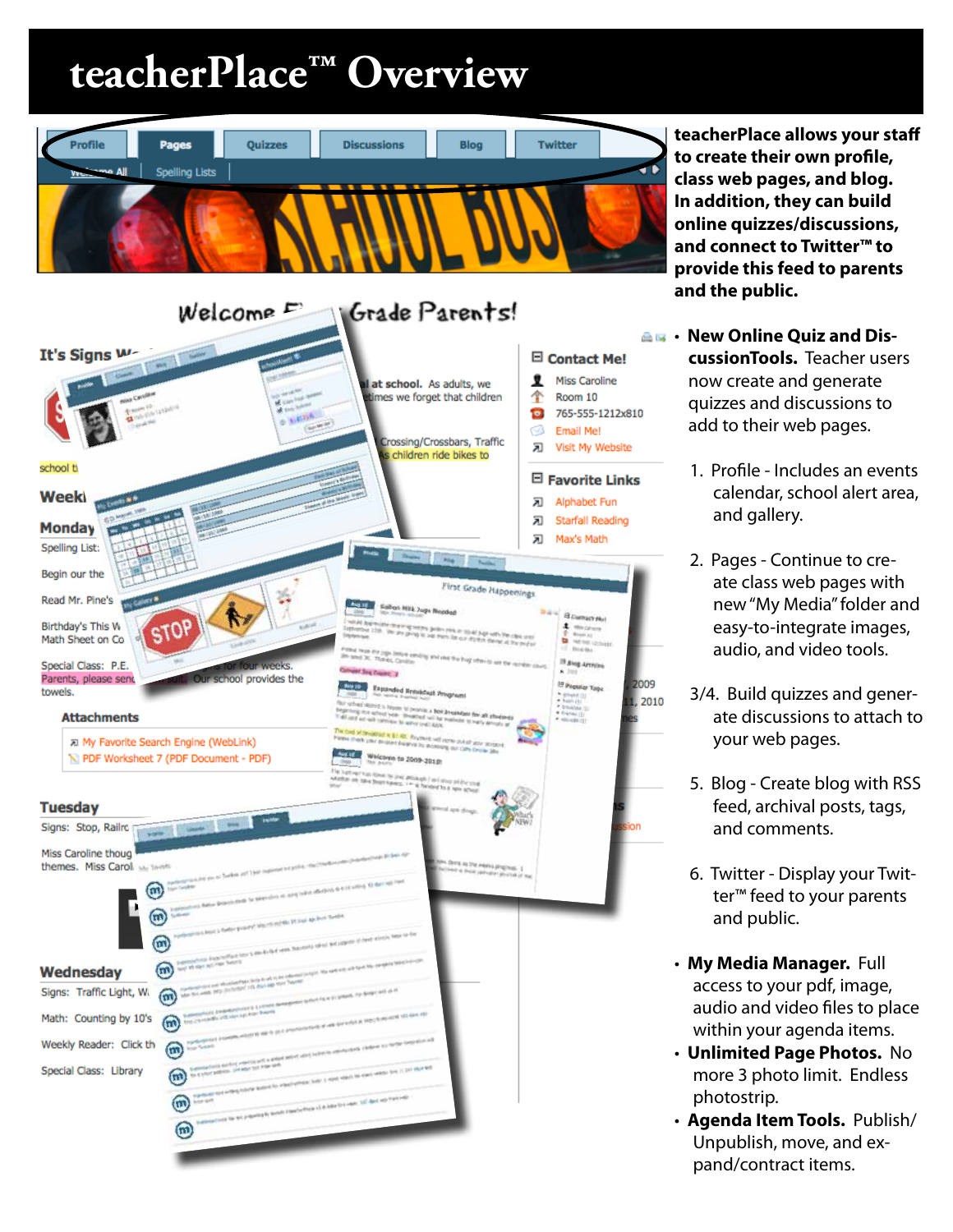## **1. teacherPlace™ Profile 15.**



#### My Events a a

#### ○ D August, 2010

| 08/17/2010 |    |           |    | Mo Tu We Th Fr Sa |    |    | - Su |
|------------|----|-----------|----|-------------------|----|----|------|
| 08/18/2010 |    |           | 5  | 4                 | 3  |    |      |
| 08/23/2010 | 14 | 13        | 12 |                   | 10 |    | 8    |
| 08/31/2010 |    | $20$   21 | 19 | 18                | 17 | 16 | 15   |
|            | 28 | 27        | 26 | 25                | 24 | 23 | 22   |
|            |    |           |    |                   | 31 | 30 | 29   |

#### My Gallery **N**









 $\circ$ 

#### **In this manual, you will learn how to setup your profile view.**

The Profile Page allows you to define the following information:

- 1. Profile Photo
- 2. About Me Information
- 3. Classroom Events Calendar

The Profile Page also includes two other areas that do not require additional information:

4. The schoolAlert area allows Parents/Students to register for eMail notifications. A message is sent twice a day, at 6AM and 6PM, to alert the user when a teacherPlace page has been updated.

NOTE: This feature is not enabled automatically. Your web administrator needs to enable the schoolAlert for it to appear on teacherPlace profile pages.

5. Photo Gallery: The area automatically collects photos from all class web pages and places them in one spot. This site gallery can be followed via an RSS feed by parents, students or the community.

NOTE: Photos are collected automatically from the Class Web Pages

**The following pages demonstrate a step-by-step setup of your profile page.**

The Grandkids

My Favorite Team

2008-09 School Yr.

**Traffic Light**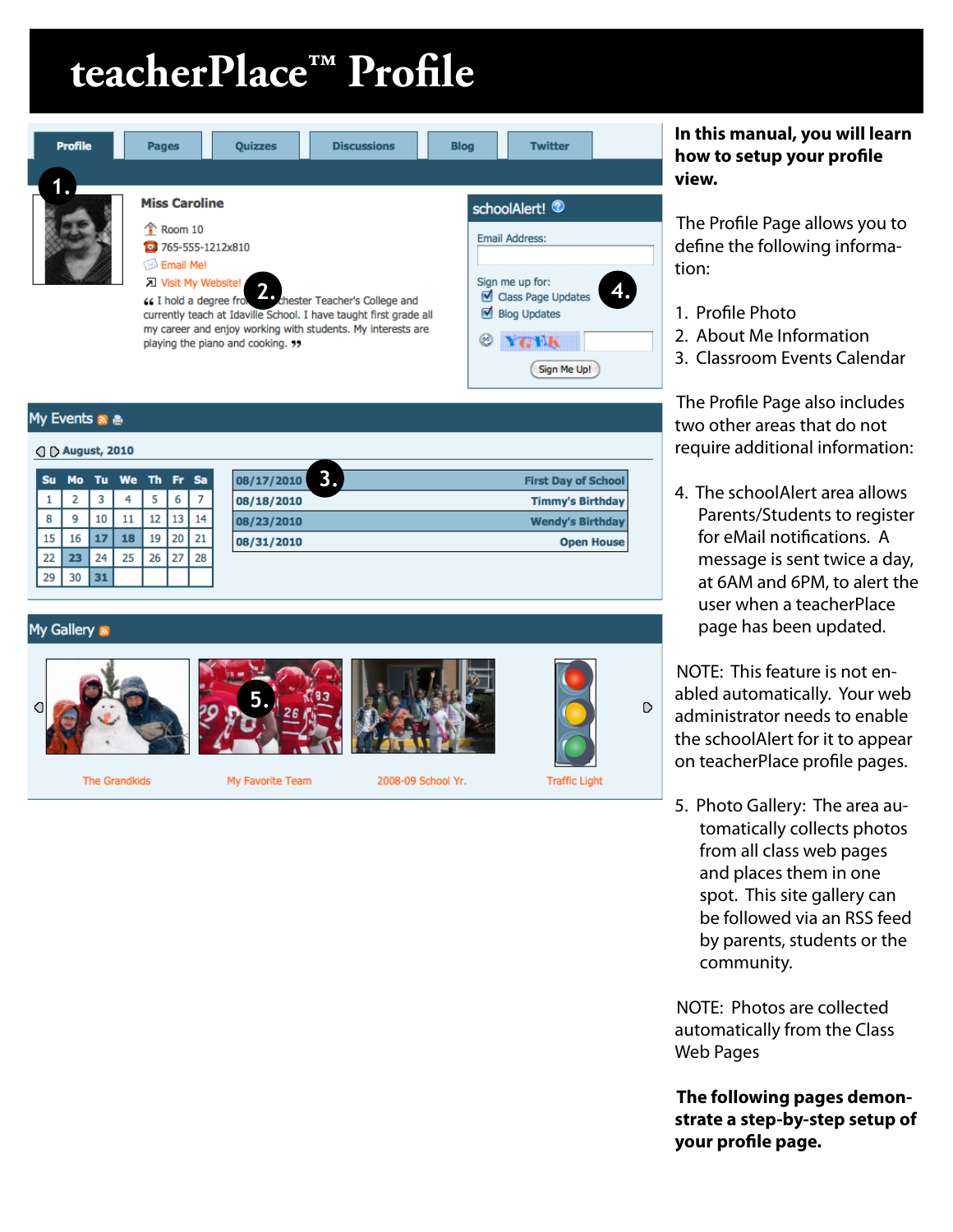# **Profile Page Setup**

#### **Step 1: Log Into teacherPlace**



- 1. Locate your web site login link or area.
- 2. Type in your assigned "Username"
- 3. Type in your assigned "Password"
- 4. Click the "Login" button. A welcome message will appear.

NOTE: If you are unable to locate the web site login area, contact your site administrator or call mamboSchools support at 800-998-3070.

#### **Step 2: Locate the teacherPlace Directory and User Menu**



Locate your teacherPlace directory. At many sites, this directory page is listed within the main menu under the Classrooms or Academics menu and is titled "Class Web Pages"

1. At the top of the directory you will see the user menu. Click at "Manage My Profile Page" . The profile page shown on page 4 will appear.

NOTE: If you are unable to locate the teacherPlace directory, contact your site administrator or call mamboSchools support at 800-998-3070.



#### **Step 3: Adding Your Profile Photo**

The profile photo may be your actual school photo or another image that represents you. Locate the profile photo area and click the edit pencil. (See page 4 - #1)

- 1. Click the "Browse" button. NOTE: The open file dialog box will appear (not shown). Route to your desktop, My Documents, or other folder. Select your saved .jpg, .gif, or .png file. Click the "Open" button.
- 2. Click the "Save Profile Photo" button. Your image will be uploaded and appear in the profile photo area.

NOTE: Make sure the this photo area is published. The circle below the edit pencil should be green. You can toggle between green and red (unpublished) by clicking this circle.